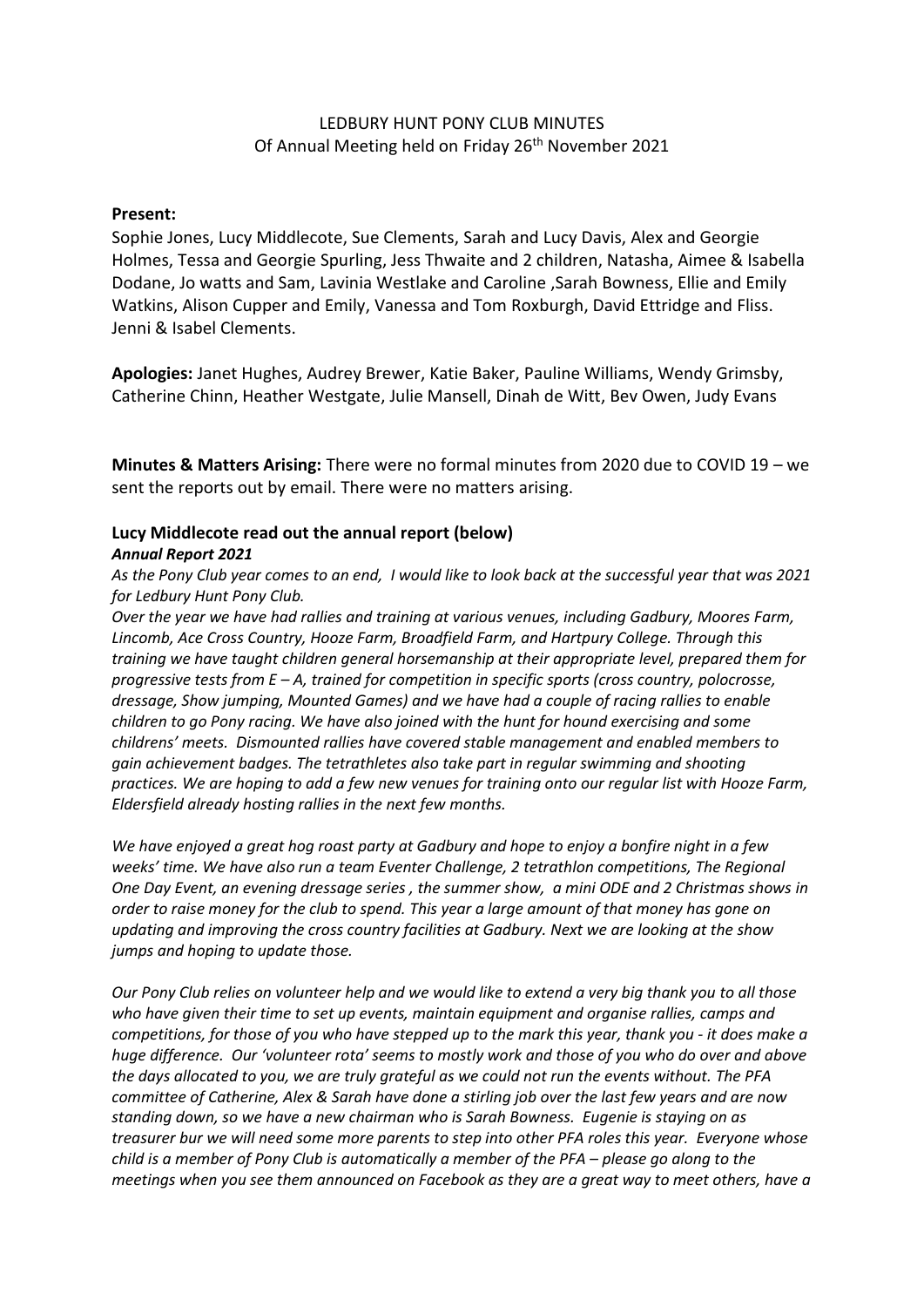*social evening and contribute to pony club at the same time. I would also like to thank Jacqui Jenkins who has spent the last few years helping by keeping track of all the cups we are about to present and making sure that they are all returned for the next year clean and engraved! She is now stepping down from this role and Julie Harper will take over from her.*

#### *We ran 4 camps this year.*

*Junior Camp was very well attended by 50 children and mini camp by the under 5's. All the junior members enjoyed some interesting talks and demonstrations at lunch, took part in a quiz and some riding competitions, enjoyed swimming in the pool as well as lots of riding! Thank you so much to Sue and her helpers for all their work.*

*Camping Camp was also at Gadbury for our 10-14 year olds over 3 days. The ponies all settled in well to their pens and the children (& some helpful parents) "roughed it" in tents or horseboxes! Thanks to Sophie and her helpers for organising, feeding and caring for all.*

*Senior Camp took place at Lincomb at the end of August. There were 30 seniors who really enjoyed the brilliant facilities at Lincomb including 2 arenas, show jumps, a cross country course, stabling for the horses and an indoor classroom. Thank you so much to Wendy and her helpers who organised this brilliant camp.*

*We fielded teams at our area competitions in Dressage, Eventing, Show jumping, Tetrathlon, Mounted Games and Horse & Pony Care and everyone who took part gave 100%. We had 9 children qualify for the National Championships in Tetrathlon and Eventing – well done to all those members! We also sent a show jumping team to Barbary Castle.* 

*Due to the Covid restrictions in place at the beginning of the year, both the Area Quiz and Horse and Pony Care Competition took place a little later than usual.*

*The Area Quiz was carried out, for the first time ever, as an online competition via Zoom. The Ledbury Hunt team did a fantastic job against tough competition to come a brilliant 6th place.*

*In June, three teams took part in the Horse and Pony Care competition at The Cotswold Hunt Kennels in Andoversford. The Mini team were a wonderful 5th, and the two Junior teams finished in a credible 7 th and 10th place. Unfortunately we didn't have a Senior team this year but we are very determined to encourage some of our older members to get involved and show off their theoretical and practical knowledge at next years' competition.*

*Mounted Games is going from strength to strength, with rallies and training a key feature of our winter and spring programme in preparation for the Area competition which takes place in April - the earliest of the Area ridden competitions.* 

*Ledbury teams qualified for the grassroots championships in dressage, Show jumping and eventing with individual and team placing.*

*We also had 2 current members of our branch, Seren Myall and Josh Smith who represented UK in an international polocrosse tournament .*

*Many members were successful in all our pony club tests this year from E – A. We are hoping to progress even more members through the levels next year.*

#### *Looking forward to winter 2021 & 2022*

*We already have winter lessons booked at Moores Farm and some Christmas rallies at Hartpury College.*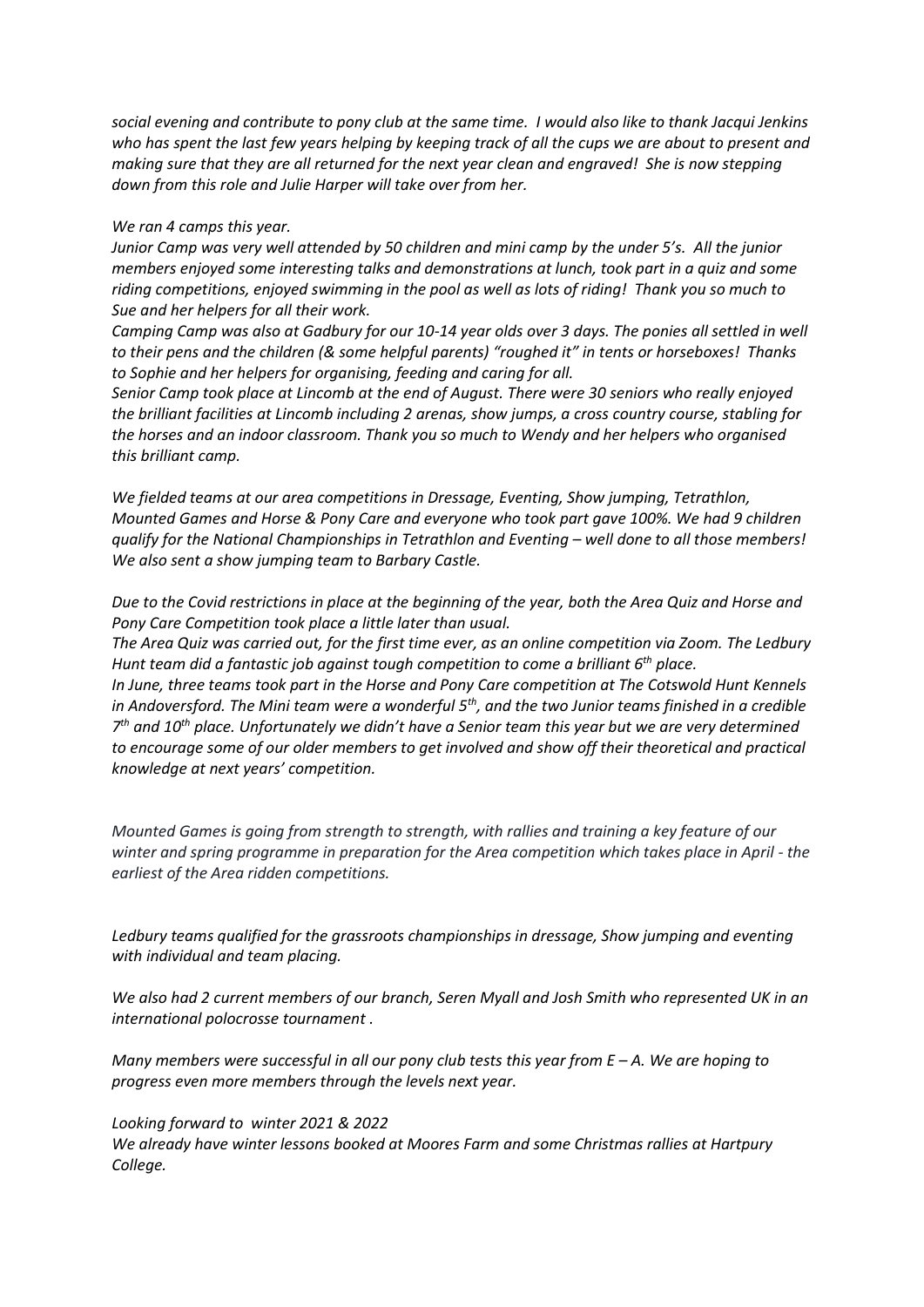*The seniors have training organised with Louise Harwood and Karen Nicholas There are 2 Christmas shows booked – juniors at Moores Farm and Seniors at Hartpury College on the 4th & 5th December.*

*Area 9 are organising all sorts of subsidised training – please take advantage of this when you see it emailed to you.*

*Next year is the 90th anniversary of Ledbury Hunt Pony Club. We are beginning to think of ways that we can celebrate this, but would also welcome any ideas that you have – please let us know. We would also like to form a sub-committee to coordinate the celebrations, so please let us know if you would like to be involved.*

*There will be some big changes in the personnel in our committees next year. You may have already noticed that Hilary Barfoot-Saunt has stepped back (a little bit!) from the tetrathlon managers role, after over 40 years – we enjoyed a great thank you party in her honour in September and cannot imagine how we will fill such big shoes – luckily she is still helping in many capacities to keep the tetrathlon going! Katie has been doing the manager's job in the interim but now Vanessa Roxburgh is stepping up to fulfil this role – we are very grateful to her and hope she will enjoy it!*

*Audrey has decided also to step down as DC. She has fulfilled this role since 1997 – so about 25 years. I can't even begin to count the amount of children who have grown up and gone through Ledbury Pony Club through that time but there are many, some of whom are here tonight with their children! No words can thank Audrey for her time, knowledge and patience but you all know how much she has done for this pony club over all those years to keep it thriving and fun. We are very grateful to Sophie and Lucy who will now begin to take over as joint DC's of the Ledbury, Audrey will still be there in the background to guide them and I'm sure that we will see her in lots of new roles throughout the years to come.*

*We are also very grateful to Janet Hughes who has been working as our treasurer for the last 10 years or so. She will be stepping down at the end of the year and we are delighted that Victoria Northcott is going to take over as our treasurer from then. I am sure that you will give all these new volunteers all the support that they need to fulfil their roles.*

*We still have some unfilled roles that we look to all of you to find someone: Show Jumping Manager Camping Camp organiser Paypal person PFA secretary Rosette orderer Please come and talk to any member of the committee if you are interested in taking up these roles and find out what they entail.*

*Finally, thank you to all of you who support our Pony Club, we hope that all your children have learnt some horsemanship this year while making friends and having fun! If you have any questions or suggestions to make please don't hesitate to ask at any time. You will have an opportunity in a moment at this meeting in AOB.*

### **Treasurer's Report for 2021 AGM**

Summaries for the PC income & expenditure for 2020 & 2021 up until the end of September are attached. This covers the main account and not the Parent's account which mainly covers fundraising and equipment purchase.